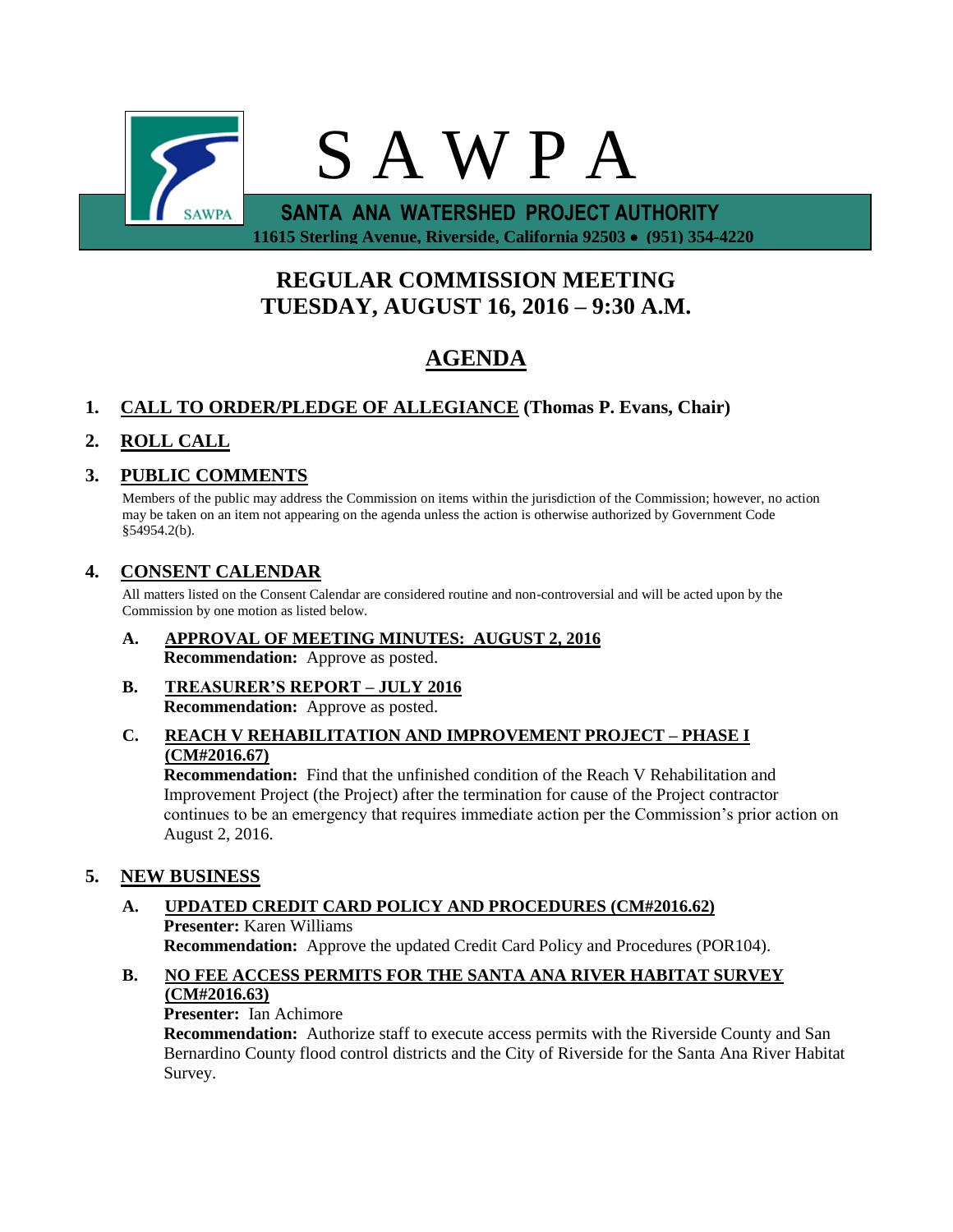### **C. ARUNDO MANAGEMENT AND HABITAT RESTORATION FUND (ARUNDO ROUNDTABLE) UPDATE (CM#2016.64) Presenter:** Mark Norton **Recommendation:** Receive and file.

- **D. 2017 OWOW CONFERENCE (CM#2016.68) Presenter:** Celeste Cantú **Recommendation:** Consider contracting with the Water Education Foundation to create, develop and deliver the 2017 OWOW State of the Santa Ana River Watershed Conference under the terms of the 2011 agreement.
- **E. BRINE LINE COMMUNICATION AND OUTREACH UPDATE Presenter:** Gale Hammons, Hammons Strategies **Recommendation:** Receive and file.

## **6. INFORMATIONAL REPORTS**

**Recommendation:** Receive and file the following oral/written reports/updates.

- **A. CASH TRANSACTIONS REPORT – JUNE 2016 Presenter:** Karen Williams
- **B. INTER-FUND BORROWING – JUNE 2016 (CM#2016.65) Presenter:** Karen Williams
- **C. PERFORMANCE INDICATORS/FINANCIAL REPORTING – MAY 2016 (CM#2016.66) Presenter:** Karen Williams
- **D. GENERAL MANAGER'S REPORT**
- **E. STATE LEGISLATIVE REPORT Presenter:** Celeste Cantú
- **F. SAWPA GENERAL MANAGERS MEETING NOTES** August 9, 2016
- **G. CHAIR'S COMMENTS/REPORT**
- **H. COMMISSIONERS' COMMENTS**
- **I. COMMISSIONERS' REQUEST FOR FUTURE AGENDA ITEMS**

## **7. CLOSED SESSION**

- **A. CONFERENCE WITH LEGAL COUNSEL – EXISTING LITIGATION PURSUANT TO GOVERNMENT CODE SECTION 54956.9(d)(1)** Name of Case: Spiniello Companies v. Charles King Company, Inc., Santa Ana Watershed Project Authority, The Ohio Casualty Insurance Company (Superior Court of Los Angeles BC616589)
- **B. PUBLIC EMPLOYEE ANNUAL PERFORMANCE EVALUATION – PURSUANT TO GOVERNMENT CODE SECTION 54957**

Title: General Manager